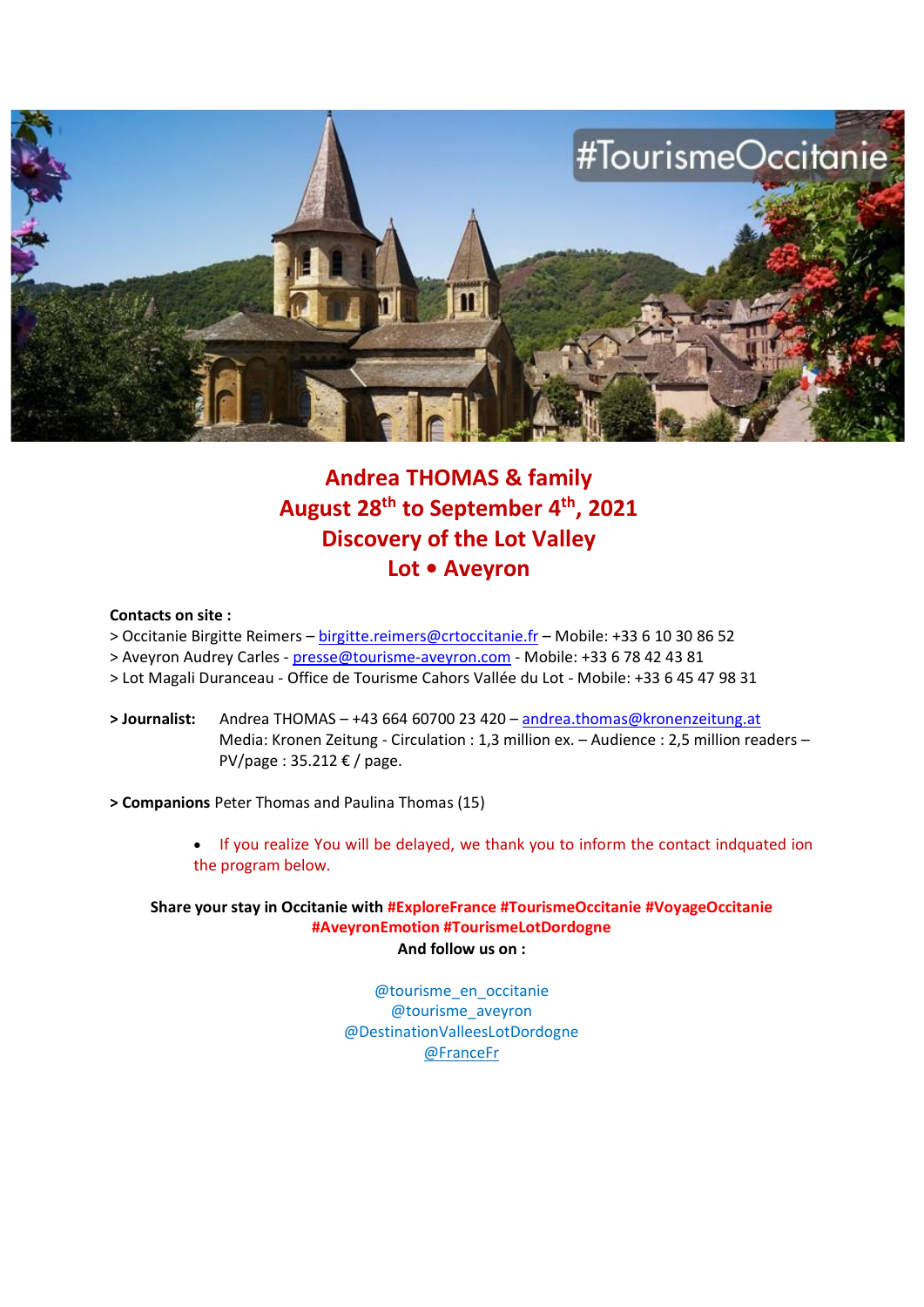# **Saturday, August 28th - LOT**

- During your stay in the Lot, please note that the boat rental is covered by Le Boat, lunch for the 3 of you is covered by Lot Tourisme.
- All meals on board (breakfast, dinners) and the cleaning of the boat are at your charge.

06h10 Take off from Wien to Toulouse via Paris CDG, with Air France AF 7518 11h05 Arrival in Toulouse-Blagnac Airport

- Welcome by Birgitte Reimers from the Occitanie Tourist Board
- Pick up rental car at the AVIS desk
- **Please note that:**
	- $\circ$  You don't have to fill up the tank at the end of the rental, the Occitanie Tourisme Board will cover petrol costs. However, if you will have to fill it up during your stay, (which is most unlikely) the costs are yours.
	- o Toll-road fees and all fines such as speeding, parking, … are at your charge.

Before leaving for Vers in the Lot, you can grab sandwiches and softdrinks at the airport. After 25 minutes – 27 km, you can stop at the Frontonnais motorway service area and have a lunchbreak.

Departure for Vers in the Lot  $\rightarrow$  Aéroport Toulouse – Vers : 130 km – 1h40

- 13h45 Leave the rental car at the parking of the hotel "La Truite Dorée" **AND** … leave the keys at the reception in case they will have to move the car.
- 14h00 Transfert by taxi from Vers to Douelle (30 minutes) with Taxi (costs covered by the regional tourist board)

**Contact** : TaxiCahors - Anne-Marie Diaz : +33 6 32 18 54 33

#### **Le Boat**

Le Moulinat - 46140 Douelle - +33 (0)5 65 20 08 79

#### 14h30 Le Boat Douelle : pick up the boat.

• Training with a skipper.

#### Afternoon :

Enjoy a chill afternoon after an early wake up ! You can go shopping for groceries in the local supermarket, discover the village and take a swimm in the river Lot.

Night on board

# **Sunday, August 29th - LOT**

09h30 Cast off ! … and immediat embarking for 3 days adventure-cruise on the Lot river!

Departure for Mercuès (1h50 of sailing)

11h15 Call the Château de Mercués (+33 5 65 20 00 01) and prevent them of your arrival. A member of the staff will meet you at the Mercuès pontoo and drive you to the castle.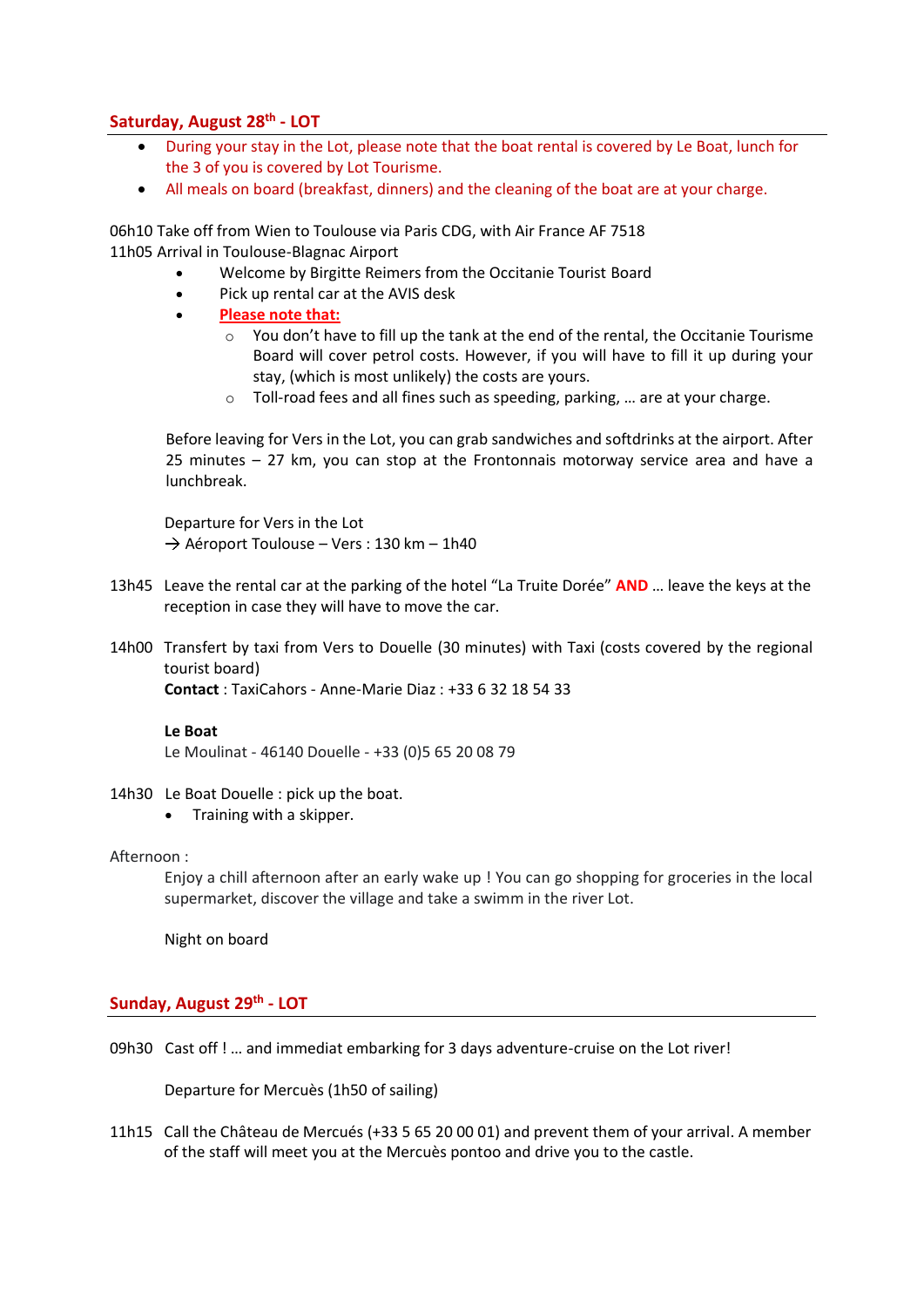11h30 Château de Mercués : Discovery of one of the most prestigious wine estates in the Cahors vineyard. Lunch at the "bistrot du château".

The cuisine of Château de Mercuès strives to introduce gourmets to the flavors of the Lot, including black truffle, saffron, lamb and Cahors Malbec. Selection of exceptional products, subtle variations and daring combinations of flavors characterize this beautiful cuisine with local accents.

**Contact** : Château de Mercuès – +33 5 65 20 00 01 - [www.chateaudemercues.com](http://www.chateaudemercues.com/)

- 14h30 Return to the boat and departure for Cahors (1h30 of sailing)
- 17h00 Arrival in Cahors and meeting with Magalie Duranceau in the Tourist Office, for a guided tour in english

In the majestic setting of the Lot valley, where the river traces one of its most beautiful meander, Cahors, is truly a City of Art and History! From the 14<sup>th</sup> century fortified Valentré bridge to the cathedral Saint-Étienne, passing through the colorful market square and the lively terraces of Boulevard Gambetta, the main city of the Lot combines a southern atmosphere, historical, cultural and gastronomic richness.

**Contact** : Magalie Dura (06 45 47 98 31) - Office de Tourisme Cahors Vallée du Lot - Villa Cahors- Malbec, Place François Mitterrand, 46000 Cahors – 0565532065 [www.cahorsvalleedulot.com](http://www.cahorsvalleedulot.com/) **Contact presse :** Virginie Seguin – 06 14 40 26 03 – [vseguin@cahorsvalleedulot.com](mailto:vseguin@cahorsvalleedulot.com)

Diner, either on board, or in a lovely restaurant in Cahors Suggestions for diner restaurants : [Restaurant l'O à la bouche](https://www.tourisme-lot.com/offres/restaurant-lo-a-la-bouche-cahors-fr-702618/), [Le Marché,](https://www.tourisme-lot.com/offres/restaurant-le-marche-cahors-fr-702148/) Les Petits **Producteurs** 

Night on the boat

# **Monday, August 30th -LOT**

08h45 Depart for Vers (3h15 of sailing)

#### 12h00 Arrival at the hotel-restaurant La Truite Dorée in Vers for lunch

This hotel-restaurant flatters the best taste buds, and has been welcoming tourists for 5 generations! Imagine a small coaching inn in 1888 transformed into a hotel-restaurant and tavern. Today Evelyne and Patrick are proud representatives of this family tradition, and they carefully watch over this superb 14th century Quercy building. The restaurant is very popular with locals, which is a good sign! The cuisine is traditional and highlights local produce: foie gras, farm lamb from Quercy, duck ...

**Contact** : A Vers – 05 65 31 41 51 – [www.latruitedoree.fr](http://www.latruitedoree.fr/) - [latruitedoree@wanadoo.fr](mailto:latruitedoree@wanadoo.fr)

14h00 Depart for Bouziès (2h20 of sailing)

16h30 Arrival in Bouziès

Meeting with Magalie (according to the weather conditions) on the pontoon or in the Le Boat office. Immediat depart for the Pech Merle wonders.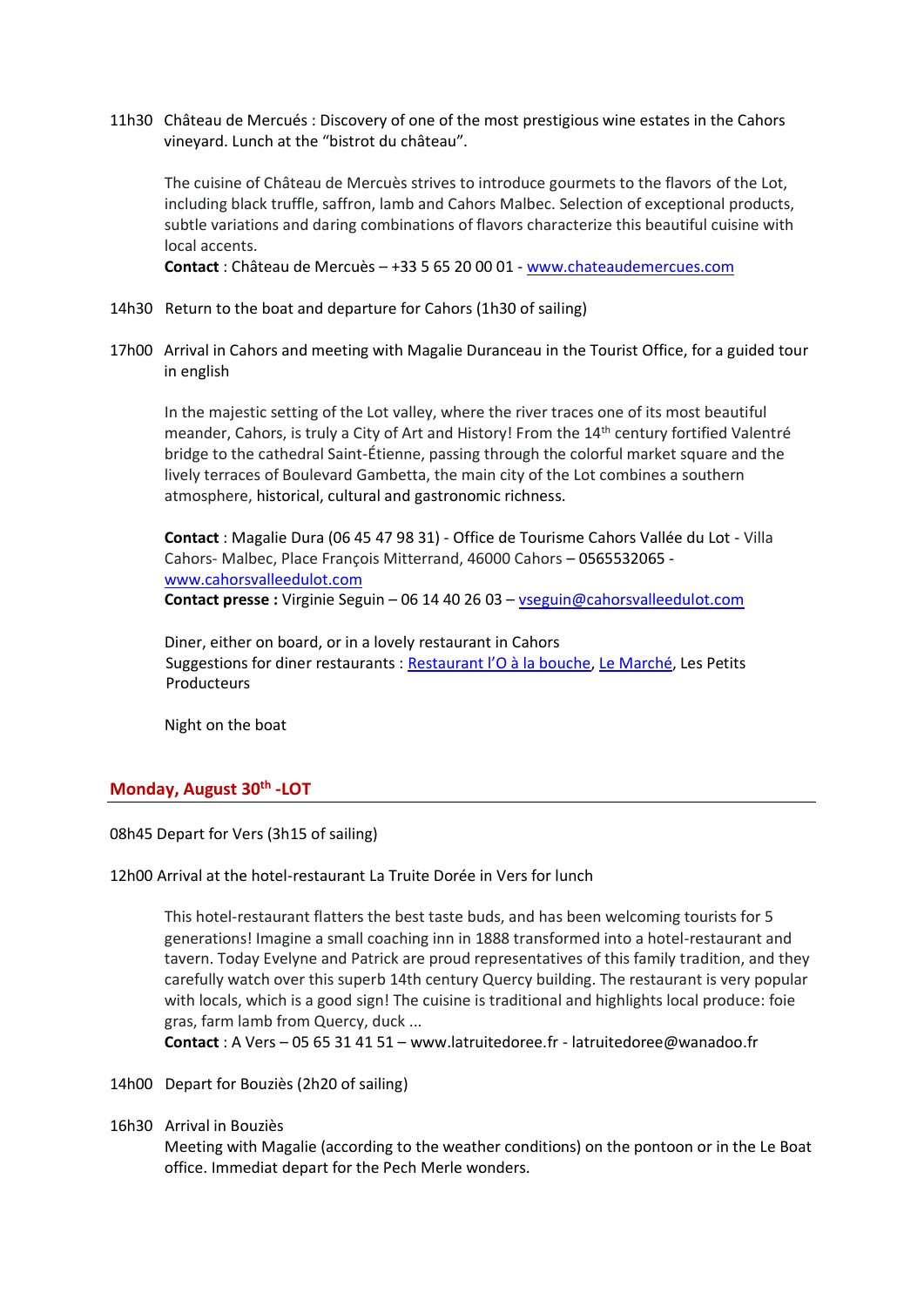**Contact** : Magalie Duranceau - Office de Tourisme (06 45 47 98 31)

The Lot has its Lascaux: the Pech-Merle cave, but this is not a copy-cave! Prehistoric paintings and engravings dating back more than 29,000 years. During this journey back in time you will discover a rich and varied underground world : mammoths, horses, bison, signs, footprints, hands and human figures come back to life in this breathtaking place!

NB ! Protective mesasure : photos are prohibited. However, we can provid you with high resolution photos.

**Contact** : A Cabrerets – lieu-dit « Pech Merle » - 05 65 31 27 05 - [www.pechmerle.com](http://www.pechmerle.com/)

Retour to the boat moored in Bouziès. In Bouzies you can swimm in the Lot river. NB ! Please note the very few restaurants in Bouziès, and anticipate dinner on board. There is a small delicatessen shop in Bouziès.

# **Tuesday, August 31st - LOT**

- 09h Depart for a 1h30 hiking called « On the way of André Breton » which will take you to the pittoresque mediaval village de Saint Cirq Lapopie.  $\rightarrow$  Please downloac the itinerary and Way Points (GPX). The way points can be downloaded in advance in your GPS on your smartphone : [www.tourisme-lot.com/offres/sur-les-traces](http://www.tourisme-lot.com/offres/sur-les-traces-dandre-breton-bouzies-fr-1274805/)[dandre-breton-bouzies-fr-1274805/](http://www.tourisme-lot.com/offres/sur-les-traces-dandre-breton-bouzies-fr-1274805/)
- 10h30 Meeting with german speaking Léopold LENZINGER at the Tourist Office, for a guided tour in german (06 59 36 66 35).

Perched on a cliff overlooking a bend in the Lot, Saint-Cirq Lapopie is a masterpiece from the medieval period. Dominated by the fortified church, the houses with sloping roofs covered with brown tiles, reveal their harmonious volumes through the picturesque valleys. A place that charmed artists and writers such as André Breton who made the village his summer residence. This village of 220 inhabitants - 35 in winter! - attracts 400,000 visitors per year and was voted "Favorite French Village" in 2012.

**Contact** : Léopold LENZINGER (06 59 36 66 35) - Office de Tourisme Cahors Vallée du Lot **Contact presse** : Virginie Seguin – 06 14 40 26 03 – [vseguin@cahorsvalleedulot.com](mailto:vseguin@cahorsvalleedulot.com)

12h30 Lunch at Saint Cirq Gourmand (a taste the traditionnal and famous "pastis-dessert" … it has nothing to do with the alcohol "Pastis").

A Stall-Tea room that offers a concept of slow food, an art of living, a certain idea of combining pleasure and responsibility with regard to both producers and the environment. They don't have a fixed menu, since they only work with produce from the days market . All the salads, savory pies, sandwiches and desserts are homemade and made with love the same morning by their little hands. A bit like at home, Adeline invites you to discover the dessert "Lou Pastis Quercynois", this famous traditional GrandMa apple cake. **Contact** : A Saint-Cirq Lapopie – 05 65 35 30 30 - [www.lou-pastis.fr/salon-the-saint-cirq](http://www.lou-pastis.fr/salon-the-saint-cirq-gourmand-pastis.html)[gourmand-pastis.html](http://www.lou-pastis.fr/salon-the-saint-cirq-gourmand-pastis.html)

- 14h Continue the hike back to the boat
- 15h30 Depart for Vers (2h20 of navigation)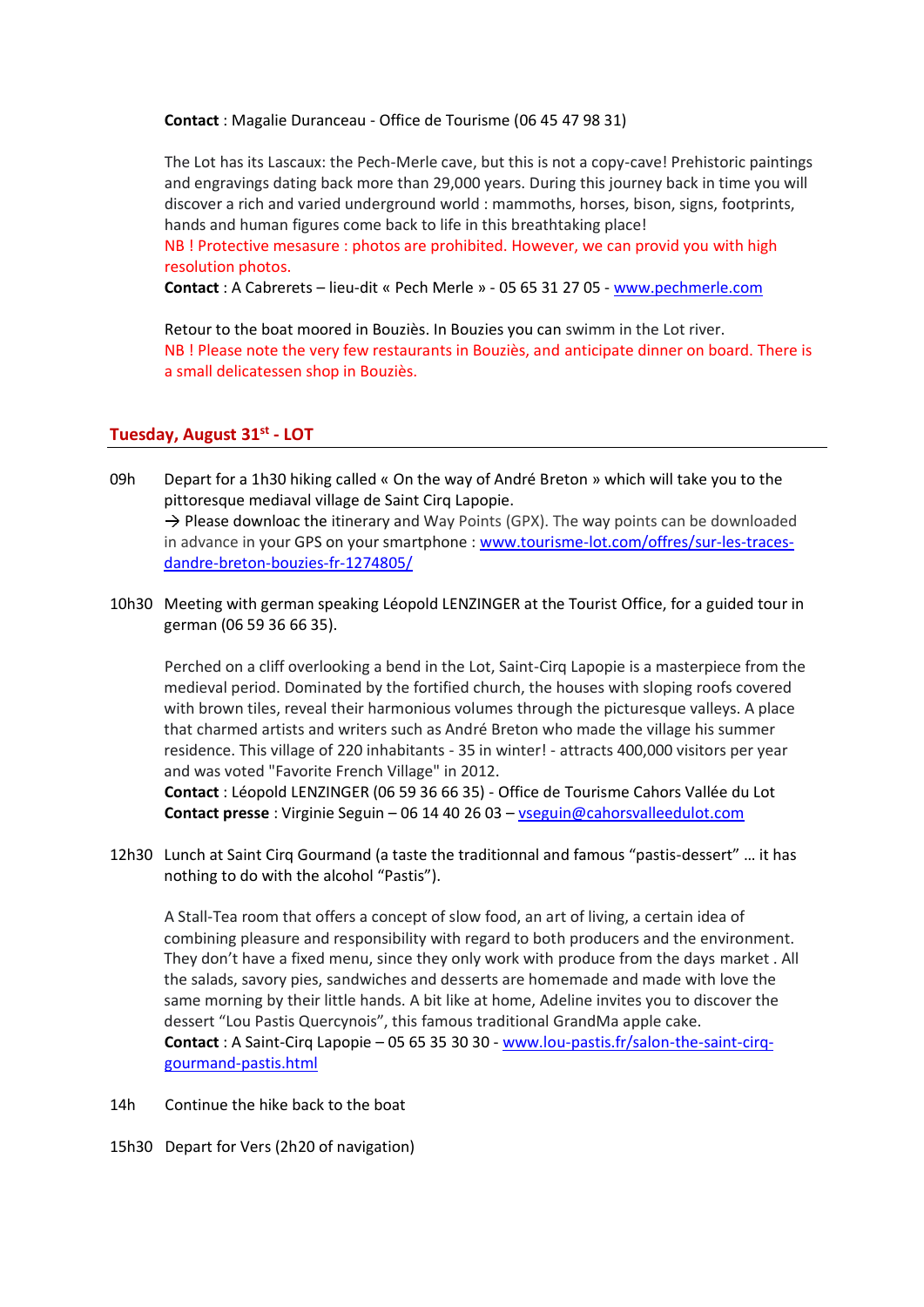18h Arrival in Vers

Dinner and night on board.

# **Wednesday, September 1 st – AVEYRON**

Please note that "Tourisme Aveyron" have reserved family rooms for the 3 nights.

- Nights : 2 nights for the 3 of you, is covered 100% from Tourisme Aveyron" / 1 night and dinner for the three of you is at your charge (Auberge du Fel)
- Meals : The other meals for you and your husband is covered by Tourisme Aveyron" / and the the meals for Paulina is at your charge.

• Activities : The 3-places canoe rental is covered by Tourisme Aveyron" / The

Mountainbike for Paulina is at your charge

- 09h Hand over the boat to the skipper Ian Willems, who will sail the boat safely back to Douelle. **Contact** : Ian Willems +33 6 22 29 25 66
- 09h30 Depart for La Vinzelle  $\rightarrow$  Vers – La Vinzelle – 92 km - 1h30

#### 11h15 Free discovery of the village **La Vinzelle**

Easy hikingtour (1,5 km – 45 minutes) - Departure : From the clocktower – arrival : Vinzelle village

Discovery of the flowery village of La Vinzelle, a picturesque village perched on a rocky outcrop above the Lot valley. Follow the Peyral path which will make you discover the Way of the Cross and the splendid view of the lauze stone roofs and the river.

12h30 Suggestion : Lunch at "Chez Marie" in Grand Vabre

Depart for Conques  $\rightarrow$  Grand Vabre – Conques : 6 km – 9 minutes

You will reach **Conques** from the bottom of the village. When you arrive at the barrier, press the button to open the barrier and allows you to park near your accommodation to drop off your luggage. You will cross the "Place de l'Etoile" and enter the village. Once your luggage has been deposited, you will take your vehicle back to the car park at the top of the village. For parking arrangements, contact the Tourist Office, which will give you all the explanations.

Guesthouse "Chez Alice et Charles" in Conques Rooms at the inhabitant in a house of character. Superb view of the abbey church of Conques.

**Contact** : Rue du Chanoine André Bénazech - Conques - 12320 Conques-en-Rouergue +33 (0)5 65 72 82 10 - <https://www.lecomptoirdegermain.com/>

14h30 Discovery of Conques, jewel of Romanesque art, classified as Most Beautiful Villages of France and visit of the medieval village. Meeting with Anne at the Tourist Office for a visit of the Abbaye (listed as an UNESCO world heritage site under the Compostella routes), its contemporary staind glass windows created by the world french and Aveyron born artist Pierre Soulages, and the gold treasure. Stroll through the alleys to discover artists and craftspeople.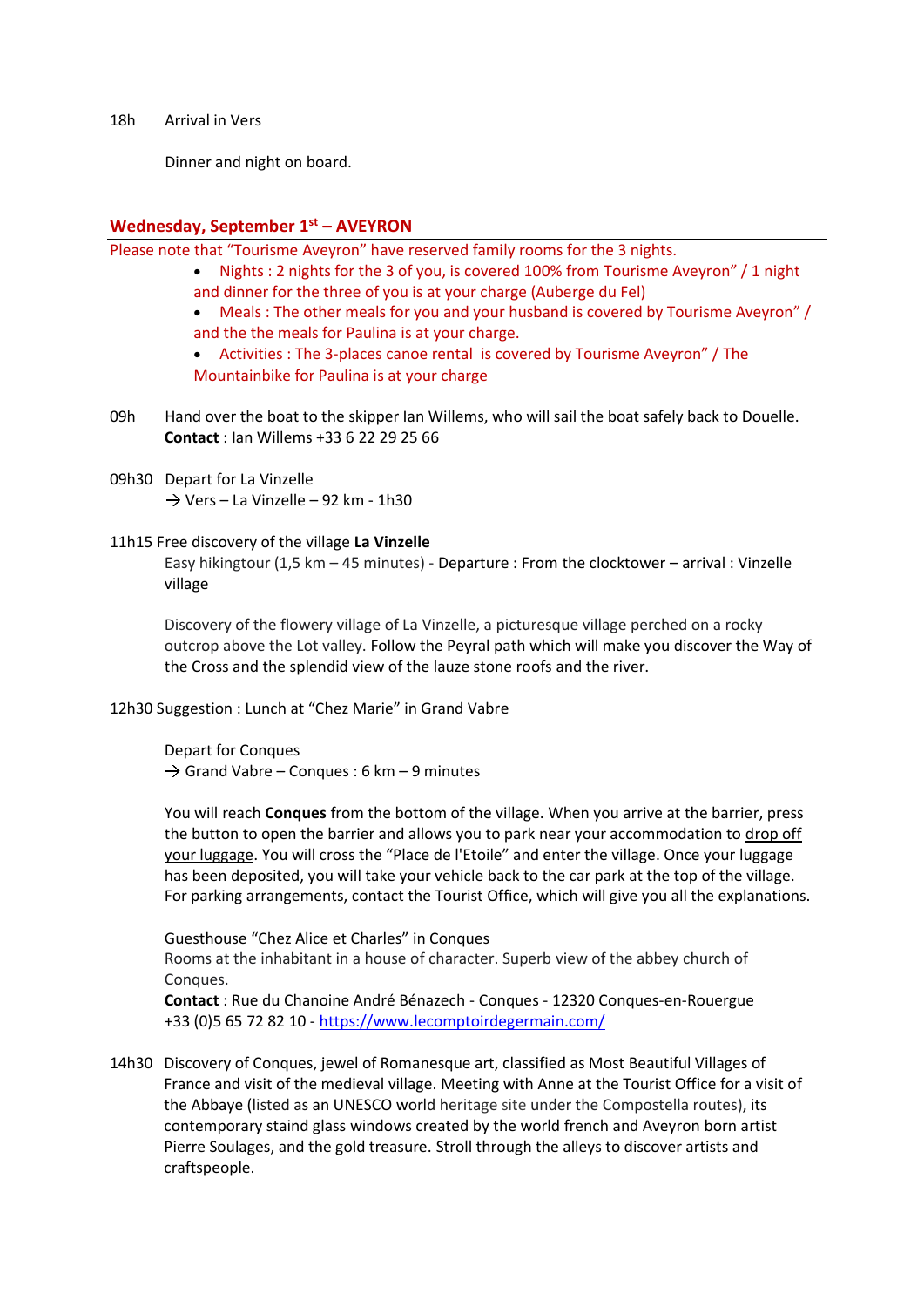**Contact** : Le bourg, 12320 Conques-en-Rouergue - +33 (0)5 65 72 85 00 - [www.tourisme](http://www.tourisme-conques.fr/)[conques.fr](http://www.tourisme-conques.fr/)

*Did you know … that Aveyron is the French departement with the largest number of classified villages "Plus Beaux Villages de France" / "Most beautiful village in France" ? And by far ! Out of 96 departements and 162 classifies villages, Aveyron counts 10 villages :*

- *[Belcastel](https://www.tourisme-pays-rignacois.com/)*
- *[Brousse-le-Château](https://www.tourisme-muse-raspes.com/)*
- *[Conques](https://www.tourisme-conques.fr/fr/)*
- *[Estaing](https://www.terresdaveyron.fr/)*
- *[La Couvertoirade](https://www.tourisme-larzac.com/fr)*
- *[Najac](https://www.tourisme-villefranche-najac.com/)*
- *[Peyre](https://www.millau-viaduc-tourisme.fr/)*
- *[Saint-Côme-](https://www.terresdaveyron.fr/)d'Olt*
- *[Sainte-Eulalie-](https://www.tourisme-aveyron.com/fr/decouvrir/les-territoires-aveyron/causses-aubrac)d'Olt*
- 19h30 Dinner at the restaurant l'Auberge Saint Jacques in Conques **Contact** : Conques 12320 Conques-en-Rouergue - 05 65 72 86 36

### 21h30 **Les Nocturnes de Conques**

Visit of the stands with light and music. Discover the floor of the church up close to the Roman capitals and stained glass windows by Pierre Soulages.

22h15 Highlighting and polychromy of the Last Judgment tympanum [\(https://youtu.be/\\_s6J-VbNeBU\)](https://youtu.be/_s6J-VbNeBU) Les nocturnes de Conques - [Une expérience visuelle et artistique unique](https://youtu.be/_s6J-VbNeBU)



Night in Conques Chez Alice et Charles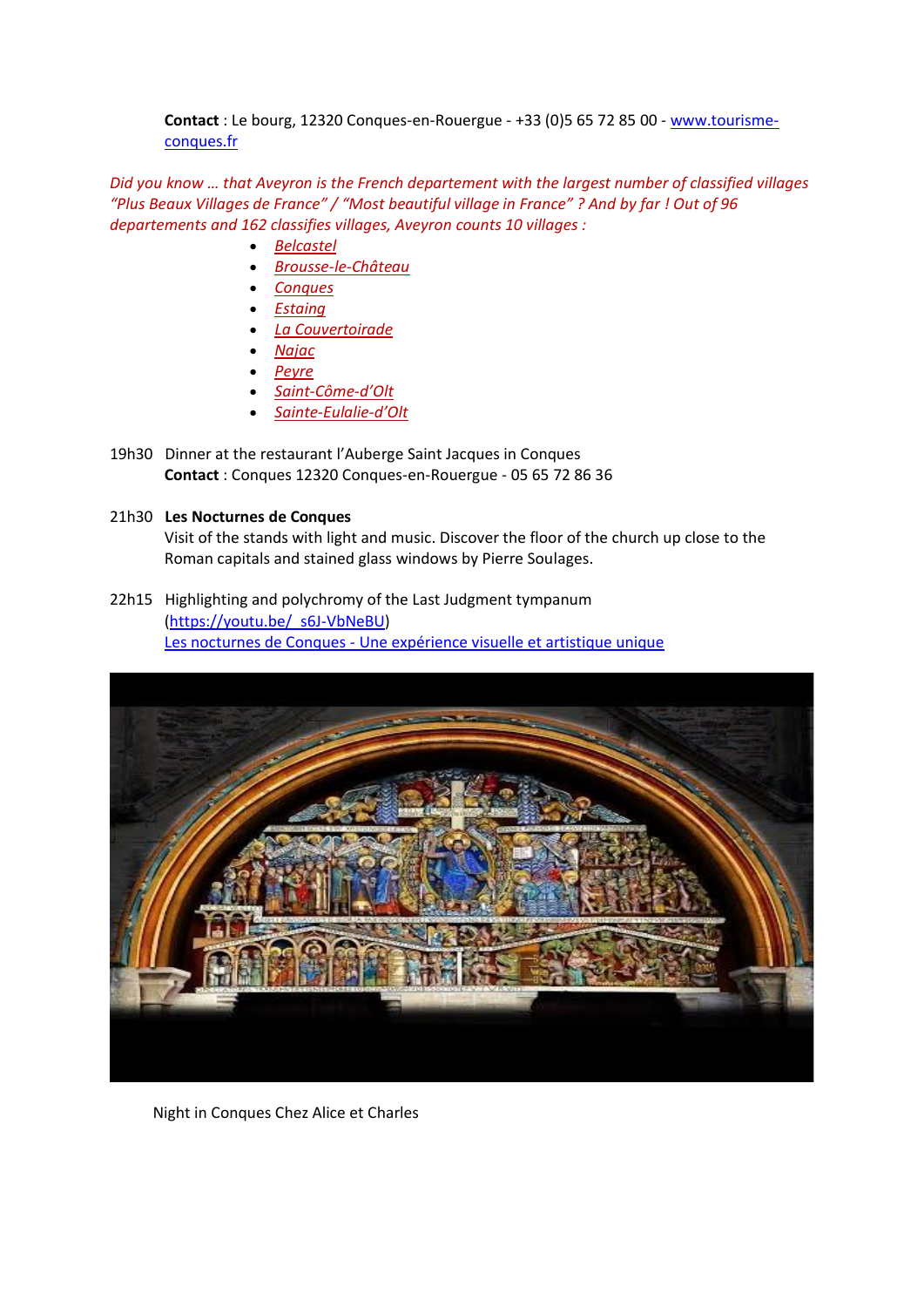# **Thursday, September 2 nd -Aveyron**

09h Depart pour Veillevie *Conques-Veillevie : 15 km – 18 minutes*

09h30 Meeting at the Port de Vieillevie, and get on the shuttle bus to Entraygues-sur Truyère. Leave your car at the end of the canoe-route and take a shuttle bus up steam to the starting point of the activity. At the end of the descent you will find your vehicle, and you can leave directly.

**Contact** : Base canoë sport nature ASVOLT - Le Port 15120 Vieillevie - 04 71 49 95 81

- 10h Descente the Lot in canoe from Entraygues to Le Port This is the most "fun" part of the river. Accessible to all and yet rich in emotions - 2h30 of descent. **Contact** : Base canoë sport nature ASVOLT - Le Port 15120 Vieillevie - +33 (0)4 71 49 95 81
- 12h30 Lunch suggestion : Restaurant la Terrasse à Vieillevie
- 14h Departure for La Galerie du Don à Le Fel *Vieillevie – Le Fel : 15 km – 22 minutes*
- 14h30 Discover the **Galerie du Don**
	- Installed, literally astoundingly, on the heights of the Fel, the Pottery of the Don takes height! The site is breathtaking and the extraordinary avant-garde architecture undoubtedly makes the Don du Fel a true cultural icon. However, the innovation that we see outside is also felt inside, where the visitor is confronted with an astonishing selection of the very best in contemporary ceramics on a European scale!

**Contact:** Le Don du Fel - 12140 Le Fel - [https://ledondufel.com](https://ledondufel.com/) - Tél : +33 (0)5 65 54 15 15

15h45 Departure for Le Fel *Le Don du Fel – Le Fel : 3,5 km – 6 minutes*

#### 16h Discover the Fel village

Le Fel is a village, a vineyard and pottery from the future! Just above Entraygues-sur-Truyère, you will reach this characterful village built on a narrow ridge overlooking the Lot valley. Take the discovery circuit "a village, a vineyard", the views over the valley are breathtaking! (1 hour walk, 1.5 km)

https://medias.caravelis.com/proxy\_caravelis/xml/oi/TFO062447567744/TFO062447567744- 17a/medias/pdf/circuit-lefel.pdf

17h30 Meeting with Pierrick Mousse and discover the wine esate **Domaine Mousset** situated in the heart of le Fel village.

Producers of AOC Entraygues / Le Fel wines, Laurent and his son Pierrick have been offering whites, reds and rosé produced in organic farming since the 2019 vintage. 8 hectares of vines planted in terraces on the steep hillsides dominated by the picturesque village of Fel . Unique panoramas over the Lot valley and its slopes sculpted by generations of winegrowers. **Contact** : Pierrick Mousset, Domaine Mousset le bourg 12140 Le Fel –

Phone : +33 (0)5 65 44 50 51 / Mobile : 06 31 10 55 57 –

[www.tourisme-aveyron.com/fr/diffusio/artisans-entreprises/domaine-mousset-vins-d](http://www.tourisme-aveyron.com/fr/diffusio/artisans-entreprises/domaine-mousset-vins-d-entraygues-le-fel-le-fel_TFO16016628755)[entraygues-le-fel-le-fel\\_TFO16016628755](http://www.tourisme-aveyron.com/fr/diffusio/artisans-entreprises/domaine-mousset-vins-d-entraygues-le-fel-le-fel_TFO16016628755)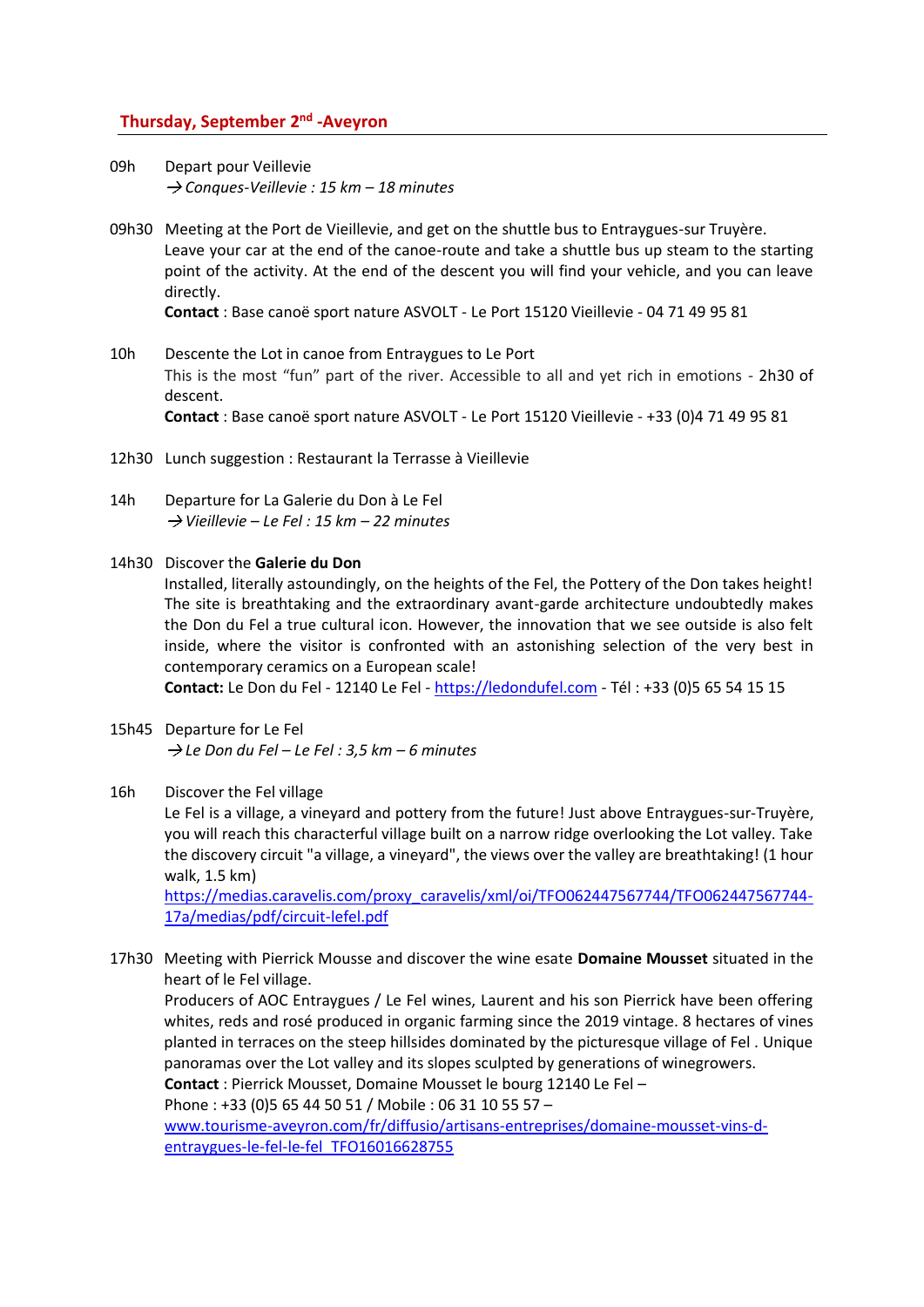19h Dinner and night at l'**Auberge du Fel** in Fel.

A hotel full of charm and character, where you can savor the calm and sweetness of life during your stay.

**Contact** : Hôtel restaurant du Fel le Bourg, 12 140 Le Fel - Phone: +33 (0)5 65 44 52 30 <https://auberge-du-fel.com/>

# **Friday, September 3rd - AVEYRON**

- 09h Depart pour Estaing → Le Fel – Entraygues-sur-Truyère : 29 km – 40 min
- 10h Meeting with Séverine from the tourist office at the "place du Foirail" in Estaing for a discovery of the village. Estaing is classified "Plus Beaux Villages de France" / Most beautiful village in France. **Contact** : Séverine (06 87 19 29 74) - Office de Tourisme des Hautes Terres d'Aveyron - 2 Bd

Joseph Poulenc, 12500 Espalion – Phone : 05 65 44 10 63

Depart for Espalion  $\rightarrow$  *Estaing – Espalion : 10 km – 11 min* 

12h Free visit the city of Espalion

Suggestion for a lunch restaurant : La table de Romane in Espalion

Depart pour St Côme d'Olt *Espalion – St Côme d'Olt : 5 km – 6 min*

Stop by **Saint Côme d'Olt**, classified "Plus Beaux Villages de France"

Depart for Saint Geniez d'Olt *Saint Côme d'Olt - Saint Geniez : 23 km – 30 min*

- 15h Meeting with Gaëlle for an e-mountainbike ride with Aubrac Bike Ride around the Castelnau-Lassouts-Lous Lake (2h00 ride approximately). **Contact** : Gaëlle - VTT électriques Aubrac Bike avenue d'Espalion 12130 Saint Geniez d'Olt Phone : 06 26 12 67 27 [www.tourisme-aveyron.com/fr/diffusio/autres-commerces/aubrac-bike-reparateur-velo-st](http://www.tourisme-aveyron.com/fr/diffusio/autres-commerces/aubrac-bike-reparateur-velo-st-geniez-d-olt-et-d-aubrac_TFO425747539483)[geniez-d-olt-et-d-aubrac\\_TFO425747539483](http://www.tourisme-aveyron.com/fr/diffusio/autres-commerces/aubrac-bike-reparateur-velo-st-geniez-d-olt-et-d-aubrac_TFO425747539483)
- 19h Dinner at the Lion d'Or in Saint Geniez d'Olt **Contact** : Place de l'Hôtel de Ville St-Geniez-d'Olt 12130 St-Geniez-d'Olt-et-d'Aubrac Phone : 05 65 47 43 32

Night at Château de La Falque In its exceptional setting, a former 17th century monastery, the Château de la Falque is delighted welcoming you. **Contact** : St-Geniez-d'Olt - Route des Monts d'Aubrac - 12130 St-Geniez-d'Olt-et-d'Aubrac - Phone: +33 (0)5 65 62 45 60 - [www.chateau-la-falque.fr/en/](https://www.chateau-la-falque.fr/en/)